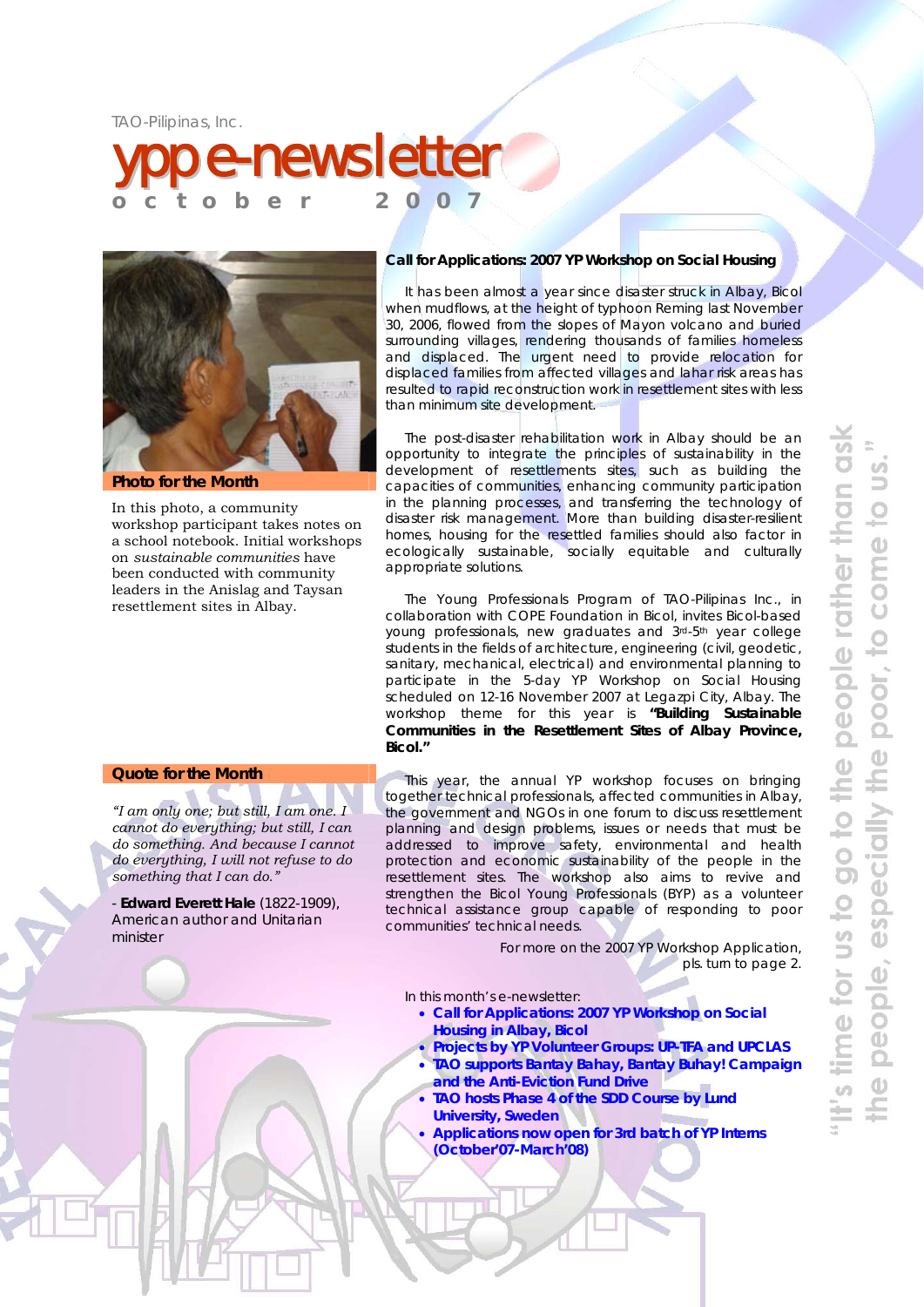### **10.2007 News Features**

# **Call for Applications: 2007 Young Professionals Workshop on Social Housing**

**"Building Sustainable Communities in the Resettlement Sites of Albay Province, Bicol"** 

#### From page 1

The 2007 YP workshop shall be conducted in two levels: **theory** (lectures/training sessions, group activities) and **practicum** (exposure visit, 2-day stay-in community immersion). These activities are aimed at encouraging the involvement of architects, engineers and planners in community development work and in working with the poor. Community immersion areas will be in the resettlement sites at Anislag, Daraga and Taysan, Legazpi.



*Housing units by COPE-Christian Aid under construction in Taysan, Legazpi Resettlement site (as of September 2007)* 



*Resettlement site at Anislag, Daraga (as of September 2007)* 

Application is open to all interested senior students and young professionals. Selected participants will form the membership for the Bicol Young Professionals (BYP) group, a pool of technical resource volunteers to provide technical support to the resettled communities in Albay. Workshop participants shall be selected based on the following criteria:

*Level A: willingness to work w/ urban poor communities; strong inclination to go into community development work; and openness to learn and practice alternative development approaches in housing* 

*Level B: high level of consciousness about housing issues; experience in working with urban poor communities; and experience in working with socialized housing projects Level C: commitment to go into community development work* 

A limited number (25 slots) of Bicol-based applicants will be selected as sponsored YP participants based on review of completed application forms and interview. Sponsorship shall cover workshop registration fees, including food and lodging. Interested NCR-based applicants will have to shoulder transportation costs to and from the workshop venues and find external sponsorship for the workshop registration fee of PhP 3,000.

To apply, please complete the application form (download at www.ypws.tao-pilipinas.org) and submit to:

**TAO-Pilipinas, Inc.** P.O. Box 27 UP Campus, University of the Philippines, Diliman, Quezon City or to

**COPE Foundation, Inc.** 107 Toledo's Compound, Gogon Legazpi City

For further inquiries, please contact:

Arch/EnP. Geraldine R. Matabang(0915-3166822) Engr. Rosalyn-Frances O. Marcelo (0917-4477144) YP Workshop Coordinators tel: (63-2) 436-7301 fax: (63-2) 926-9504 email: yp@tao-pilipinas.org

∼o∼o∼o∼o∼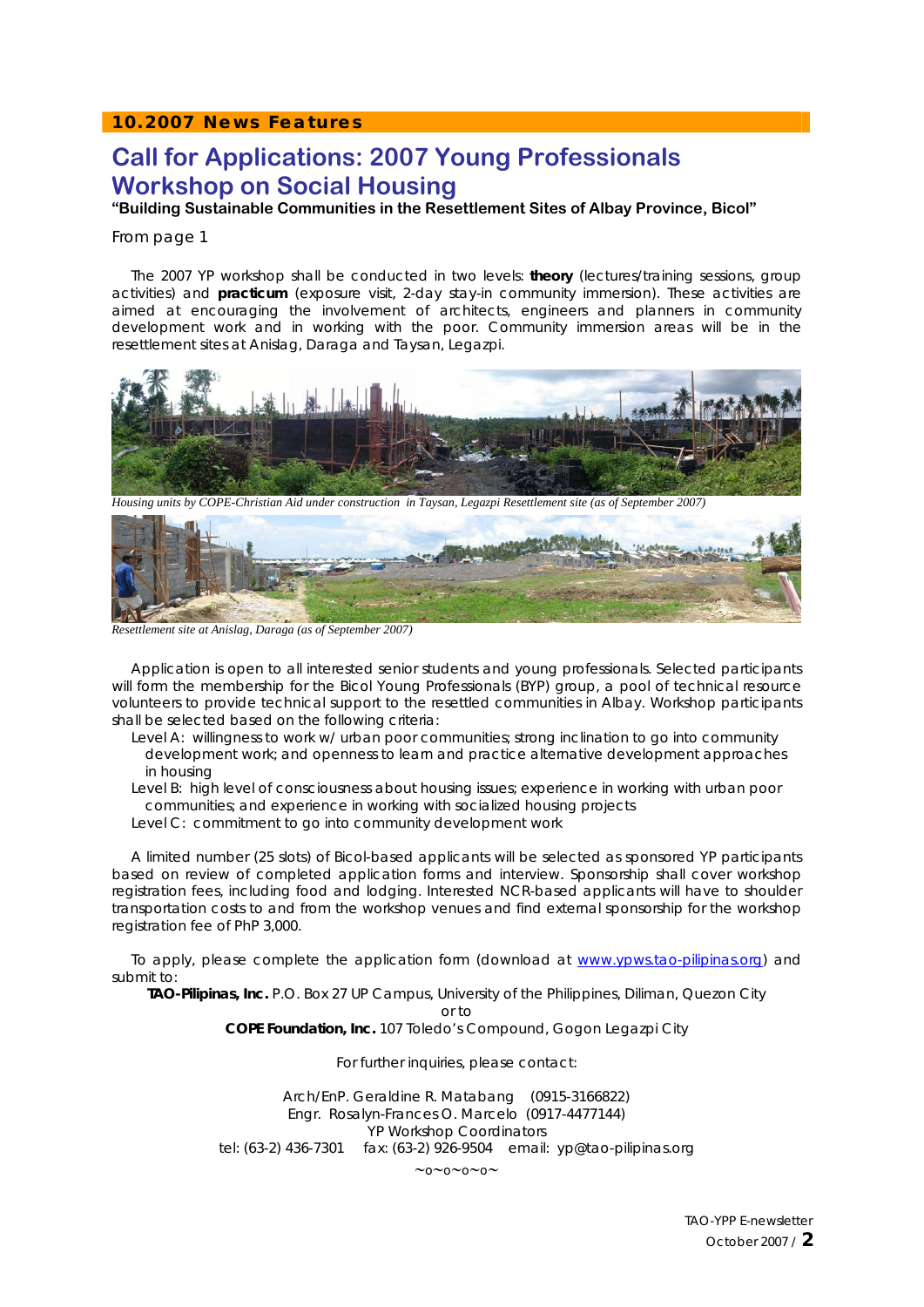### **YP Volunteer Groups**

Two YP groups have on-going volunteer works with TAO-assisted communities in Punta Sta. Ana, Manila and Malibay, Pasay City. **UP-TFA** (Task Force Arki) is an organization of BS Architecture students from the University of the Philippines, while **UP-CLAS** (Circle of Landscape Architecture Students) is an organization of BS Landscape Architecture students also from UP-Diliman.



UP-TFA is involved in the project **Design Options for Renovation and Extension of DSOP Core Housing**. The people's organization Dike Side Organization of Punta (DSOP) is

among those affected by the Pasig River Rehabilitation Project. After years of struggle for security of tenure, DSOP has successfully negotiated with PRRC for near-city resettlement and a number of families will be relocated to the Rodriguez, Rizal resettlement site with standard 22 square meter core housing. The need for future house improvements and extensions has been articulated by the families to be relocated and UPTFA has volunteered to come up with design alternatives to guide the families in doing incremental improvements on the housing units in the resettlement site. Scaled models of various house design options have been generated by UP-TFA and will be presented to DSOP.



*UP-TFAers inspect the core housing units at the Rodriguez, Rizal resettlement site.* 

#### ∼o∼o∼o∼o∼

UPCLAS is working on the project **Landscape Development Plan for St. Hannibal Housing Project – Phase 2**. The St. Hannibal Empowerment Center (SHEC) assists the residents of Barangay 165 in Rodriguez Street, Malibay, Pasay City in their housing needs under its Housing Program. Approximately 346 families occupy a public land under the name of the Department of Public Works and Highways (DPWH) abutting the Maribacan Retarding Pond maintained by Metro Manila Development Authority (MMDA). In its initial dialogue, MMDA disclosed their plan to clear the DPWH property turned over to them as part of the flood control program. The site is environmentally critical and prone to flooding. However, no resettlement site is offered to the informal occupants. TAO-Pilipinas is providing technical assistance to SHEC in its efforts to provide security of tenure to the informal settlers in Barangay 165.

Part of the SHEC Housing Program is Phase 2, the nearsite relocation of families in a property owned by the Bank of the Philippine Islands



(BPI) located just within the barangay. Through Habitat for Humanity and the "Pondo ng Pinoy" fund and under the Community Mortgage Program, informal settlers along the Estero Tripa de Galinna will be relocated in Phase 2's twostorey walk-in apartments with two-family units per lot. UPCLAS has volunteered to to help in coming up with landscape design proposals, including design of open space areas, roadside plantings, typical front yard landscaping of housing units, and urban agriculture options for the residents.

∼o∼o∼o∼o∼

# **TAO supports Bantay Bahay, Bantay Buhay! Campaign and the Anti-Eviction Fund Drive**

The Philippine-Misereor Partners Technical Working Group on Housing and Urban Livability and the Urban Poor Alliance (UP-ALL) launched the Bantay Bahay, Bantay Buhay! Campaign last October 6, 2007. This initiative is an educational campaign on housing rights and against the forcible and inhuman evictions and demolitions happening in the informal settlements of Metro Manila today. It also includes fund raising for an Anti-Eviction Fund to support poor communities who will file cases or initiate actions that will pursue government's compliance to the Urban Development and Housing Act (UDHA) provisions ensuring humane and orderly evictions. [*A brief backgrounder on the Bantay Bahay, Bantay Buhay Campaign is provided on page 4.]*

**Turn to page 6.** 



**BANTAY BAHAY! BANTAY BUHAY** 

.<br>GINUE AND EXPAND SOCIAL HOGRAMS FOR THE POOR: COMM

MORTGAGE PROGRAM, PRESIDENTIAL<br>PROCLAMATIONS AND RESETTLEMEN .<br>CREATE MULTI-SECTORAL COMMISSION<br>ON URBAN LIVABILITY IN EVERY CITY.

TAO-YPP E-newsletter October 2007 / **3**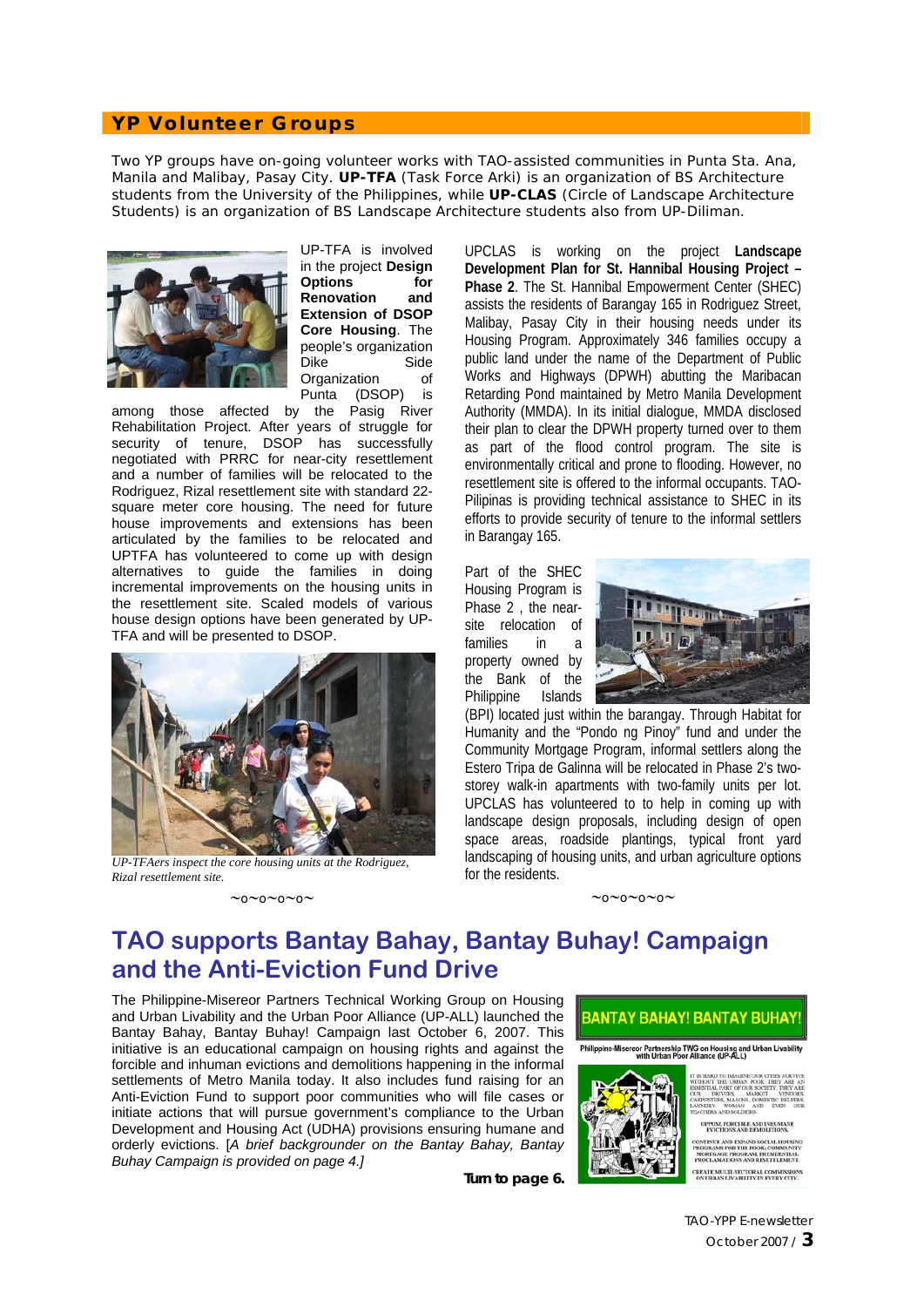# **A backgrounder on the Bantay Bahay, Bantay Buhay campaign**

- The middle of August just before the death anniversary of Ninoy Aquino, informal settlers in Tripa de Gallina in Pasay City were demolished amidst the rain and on a Sunday. The following day August 20 was declared a holiday and the demolition went on. Some 100 families lost their houses and small children were left under the rain without protection from the elements.
- About three weeks before the demolitions, the Metro Manila Interagency Committee on Shelter (MMIACS) declared targets for clearing informal settlements along waterways and railroad tracks. According to MMDA some 15,000 of 84,000 families are targeted starting next year until 2010. Specific areas mentioned are in Quezon City those along EDSA and the NHA Triangle property, Commonwealth Avenue, the corner of Ramon Magsaysay and Santos Sts., Barangays Masambong and Manresa and Araneta Avenue. The Port Area in Manila and 15 lateral roads to Bonifacio Drive were also identified as target areas for clearing. **(1)**
- MMDA targets to remove 17,000 families per year according to MMDA general manager Robert Nacianceno, in order to achieve a *squatter-free metropolis* in three years. **(2)**
- According to PCUP, the government targets to demolish 100,000 families affected by government infrastructure projects in Metro Manila within the next three years. If private lands are included the figure will go up to 300,000 families. These 300,000 families will not get any assistance due to lack of funds allotted for resettlement. The government has no capacity to provide relocation. As a strategy, the government threatens and/or intimidates the families until they volunteer to leave.<sup>(3)</sup> According to PCUP Chairman Percival Chavez, MMDA and DPWH do not comply with the provisions of UDHA. Examples:
	- (1) they envoke the cut-off of the Urban Development & Housing Act (RA 7279) in 1992, making informal settlers ineligible to the provisions of UDHA. (2) Provisions of Section 28 under UDHA are not enforced. In the past demolitions done by MMDA, there was a typhoon, it was night time, Sunday, holiday, there was no consultation. In Pasay, the MMDA demolition team came and demolished the area on Sunday 19 August. It was raining and
	- still they demolished. The next day, 20 August was a holiday they came back again and demolished 40 houses. They said they will come back to demolish all.
- The government prides itself in its plan to spend \$1.11B for the resettlement of informal settlers from Metro Manila (to other areas outside Metro Manila), of which \$334M is allocated for basic project implementation from the Department of Budget and Management. Another \$779M will be a loan through DBP and Land Bank and \$44.5M will be from bonds sold by National Housing Authority (NHA). **(4)**
- The NHA has allocated 3,000 lots in Calauan, Laguna for the first 15,000 families that will be demolished. **(5)** The government plans to build a total 265,955 housing units from the consolidated budget. **(6)**
- The recent experiences of the urban poor in Metro Manila clearly show that provisions of section 28 c were not enforced and the government does not show any indication of enforcing the law. (refer to attached Section 28 of UDHA)
- Skewed allocation of lots 3,000 lots for 15,000 families, does not mean that there are already places for people to move to.
- A billboard posted in the middle of a bridge or along a waterway announcing the schedule of river cleanup and demolition of houses along the banks does not equate to adequate consultations, the families don't even know where they will be relocated, because there is actually no relocation prepared for them, when all that is left of their makeshift shanties are loaded to MMDA trucks and taken away.
- The law, RA7279 is very clear that demolitions can be undertaken provided the provisions of Section 28 are complied with.
- <sup>1</sup> 15,000 Manila slum dwellers to be relocated in next 2 years. Accessed from <http://nesinfo.inquirer.net/breakingnews/metro/view\_article\_php?article\_id=79818> on 3 August 2007.

"No squatters in 3 years, agency vows". Accessed from <http://www.manilastandardtoday.com/?page=police1\_july19\_2007> on 6 August 2007. Sotero Sabare, Community Organizations of the Philippines Enterprise (COPE) Foundation Regional Coordinator for NCR, Report to Philippine Misereor Partnerships

- (PMP) Special Meeting, unpublished. 28 August 2007<br><sup>4</sup> ''Philippines to spend \$1 .11B to resettle squatters in Manila". Accessed from: http://alheadlinenews.com/articles/7008011656 on 3 August 2007.
- <sup>3</sup> Loc cit, <http://nesinfo.inquirer.net/breakingnews/metro/view\_article.php?article\_id=79818>. 6 Loc cit. <http://alheadlinenews.com/articles/7008011656> on 3 August 2007.

The above information presents in brief the housing situation of the majority of the informal settlers living along waterways in Metro Manila. It is with appreciation to MMDA that we walk the streets with lesser floods than before. But are we aware of the social costs of the action.

**TAO-Pilipinas** in supporting the **Anti-Eviction Fund** believes in humane, just and participatory approach to solving problems. We believe that although informal settlers need to be removed from danger zones there is a more humane way as outlined in UDHA Section 28 than what MMDA is doing. By virtue of being human we all have the right to live a humane life and be treated as human beings, not as garbage swept away without due process.

The more proactive approach is to plan together and for the national government agencies to synchronize their plans rather than just one agency moving ahead with his assignment without coordination with other line agencies and the local government units.

The price being paid by the already very poor is doubling their economic hardship with the loss of property, livelihood and sickness especially when the demolitions were done during typhoon and rainy season. The demolitions did move them out of declared danger areas (waterways, railroads, etc.) but moved them especially the children, to more dangerous areas like the

#### **Turn to page 5.**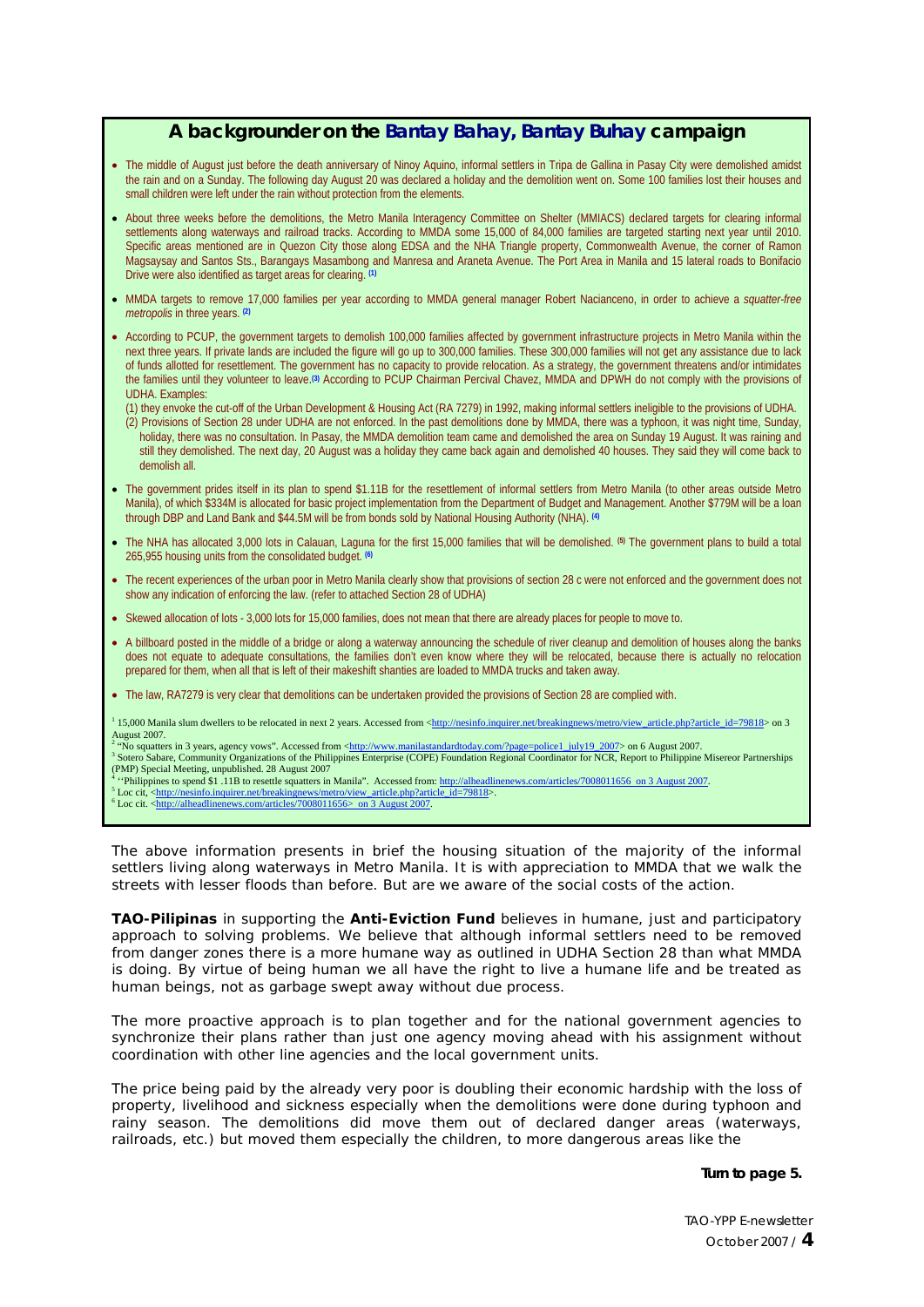#### **Backgrounder on the Bantay Bahay, Bantay Buhay campaign** From page 4

highways. When they can not go back to school because they lost most if not all of their belongings, they went to the streets to beg. When before the demolition they live in wooden shanties, now they live under tents made of plastic or sacks, no place to cook, no pots for cooking, no water to drink or bathe nor a place to bathe.

The only way to swiftly stop unjust demolitions like this is to demand the enforcement of the law through litigation.

We are never against the clean up of rivers to reduce floods, we want both, but we want it the humane way and according to the law.

∼o∼o∼o∼o∼

# **Provisions of UDHA Section 28:**

SEC 28. *Eviction and Demolition***.** – Eviction or demolition as a practice shall be discouraged. Eviction or demolition, however, may be allowed under the following situations:

- a. When persons or entities occupy danger areas such as esteros, railroad tracks, garbage dumps, riverbanks, shorelines, waterways, and other public places such as sidewalks, roads, parks, and playgrounds;
- b. When government infrastructure projects with available funding are about to be implemented; or
- c. When there is a court order for eviction and demolition. In the execution of eviction or demolition orders involving underprivileged and homeless citizens, the following shall be mandatory:
	- 1. Notice upon the affected persons or entities at least thirty (\*30) days prior to the date of eviction or demolition;
	- 2. Adequate consultations on the matter of resettlement with the duly designated representatives of the families to be resettled and the affected communities in the areas where they are to be relocated;
	- 3. Presence of Local government officials or their representatives during eviction or demolitions;
	- 4. Proper identification of all persons taking part in the demolition;
	- 5. Execution of eviction or demolition only during regular office hours from Mondays to Fridays and during good weather, unless the affected families consent otherwise;
	- 6. No use of heavy equipment for demolition except for structures that are permanent and other of concrete materials;
	- 7. Proper uniforms for members of the Philippine National Police who shall occupy the first line of law enforcement and observe proper disturbance control procedures; and
	- 8. Adequate relocation, whether temporary or permanent; provided, however, That in cases of eviction and demolition pursuant to a court order involving underprivileged and homeless citizens, relocation shall be undertaken by the local government unit concerned and the National Housing Authority with the assistance of other government agencies within forty-five (45) days from service of notice of final judgement by the court, after which period the said order shall be executed: provided, further, That should relocation not be possible within the said period, financial assistance in the amount equivalent to the prevailing minimum daily wage multiplied by sixty (60) days shall be extended to the affected families by the local government unit concerned

∼o∼o∼o∼o∼